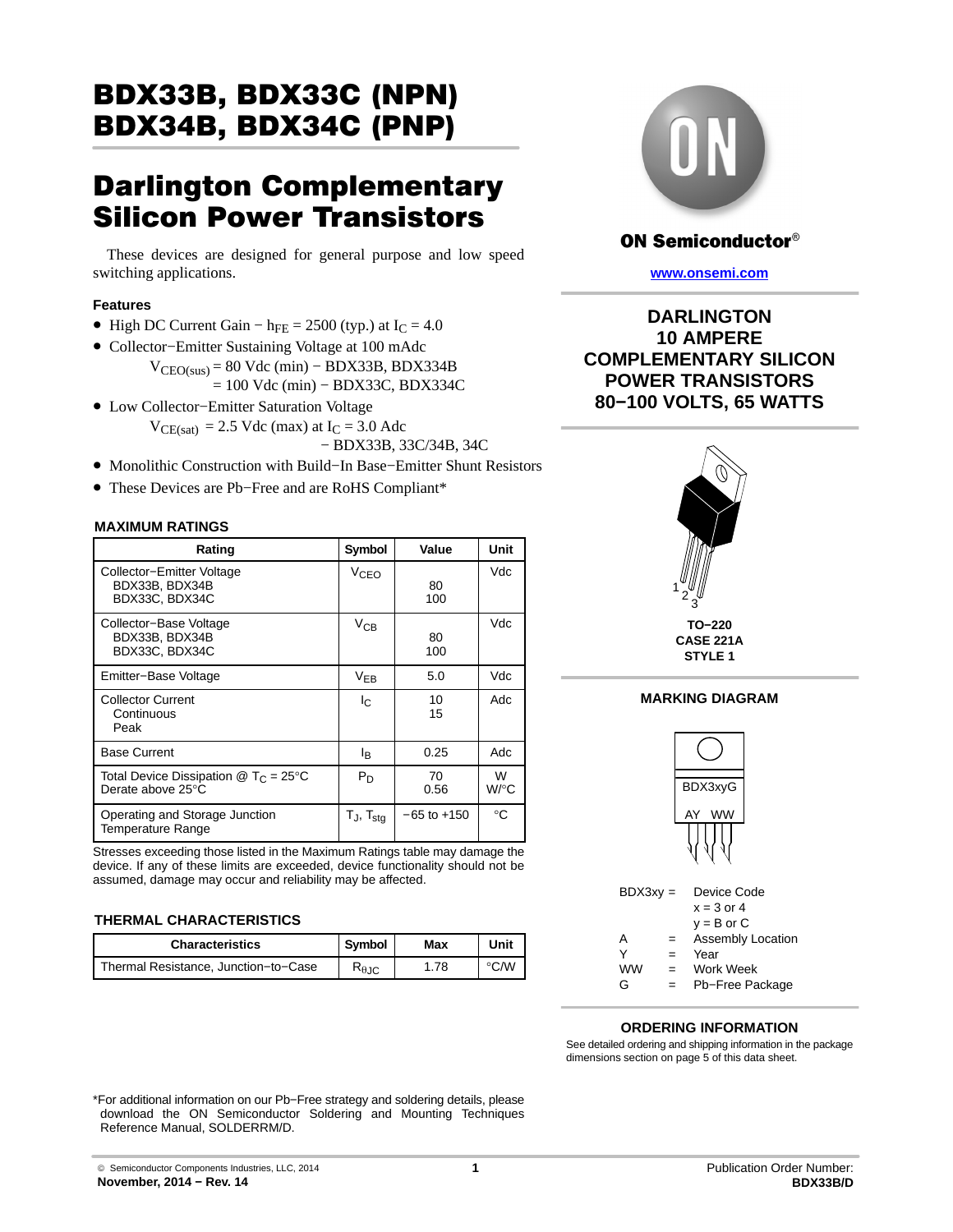

#### **ELECTRICAL CHARACTERISTICS** (T<sub>C</sub> = 25°C unless otherwise noted)

| <b>Characteristic</b>                                                                                                 |                                             | Symbol           | Min       | Max        | Unit |
|-----------------------------------------------------------------------------------------------------------------------|---------------------------------------------|------------------|-----------|------------|------|
| <b>OFF CHARACTERISTICS</b>                                                                                            |                                             |                  |           |            |      |
| Collector-Emitter Sustaining Voltage (Note 1)<br>$(I_C = 100 \text{ m}$ Adc, $I_B = 0$ )                              | BDX33B/BDX34B<br>BDX33C/BDX34C              | $V_{CEO(sus)}$   | 80<br>100 |            | Vdc  |
| Collector-Emitter Sustaining Voltage (Note 1)<br>$I_C = 100$ mAdc, $I_B = 0$ , $R_{BF} = 100$ )                       | BDX33B/BDX34B<br>BDX33C/BDX33C              | $V_{CER(sus)}$   | 80<br>100 |            | Vdc  |
| Collector-Emitter Sustaining Voltage (Note 1)<br>$(I_C = 100 \text{ m}$ Adc, $I_R = 0$ , $V_{RE} = 1.5 \text{ V}$ dc) | BDX33B/BDX34B<br>BDX33C/BDX34C              | $V_{CEX(sus)}$   | 80<br>100 |            | Vdc  |
| <b>Collector Cutoff Current</b><br>$(VCF = 1/2$ rated $VCFO$ , $IB = 0$ )                                             | $T_C = 25^{\circ}C$<br>$T_C = 100^{\circ}C$ | <sup>I</sup> CEO |           | 0.5<br>10  | mAdc |
| <b>Collector Cutoff Current</b><br>$(V_{CB}$ = rated $V_{CBO}$ , $I_F = 0$ )                                          | $T_C = 25^{\circ}C$<br>$T_C = 100^{\circ}C$ | <b>I</b> CBO     |           | 1.0<br>5.0 | mAdc |
| <b>Emitter Cutoff Current</b><br>$(V_{BF} = 5.0$ Vdc, $I_C = 0$ )                                                     |                                             | <b>EBO</b>       |           | 10         | mAdc |
| <b>ON CHARACTERISTICS</b>                                                                                             |                                             |                  |           |            |      |

| DC Current Gain (Note 1)<br>$(I_C = 3.0$ Adc, $V_{CF} = 3.0$ Vdc)                  | BDX33B, 33C/34B, 34C | $h_{\text{FF}}$ | 750 |     |      |
|------------------------------------------------------------------------------------|----------------------|-----------------|-----|-----|------|
| <b>Collector-Emitter Saturation Voltage</b><br>$(I_C = 3.0$ Adc, $I_R = 6.0$ mAdc) | BDX33B, 33C/34B, 34C | VCE(sat)        |     | 2.5 | Vdc. |
| Base-Emitter On Voltage<br>$(I_C = 3.0$ Adc, $V_{CF} = 3.0$ Vdc)                   | BDX33B, 33C/34B, 34C | $V_{BE(on)}$    |     | 2.5 | Vdc  |
| Diode Forward Voltage<br>$(IC = 8.0$ Adc)                                          |                      | VF              |     | 4.0 | Vdc  |

Product parametric performance is indicated in the Electrical Characteristics for the listed test conditions, unless otherwise noted. Product performance may not be indicated by the Electrical Characteristics if operated under different conditions.

1. Pulse Test: Pulse Width  $\leq 300$  µs, Duty Cycle  $\leq 2.0\%$ .

2. Pulse Test non repetitive: Pulse Width  $= 0.25$  seconds.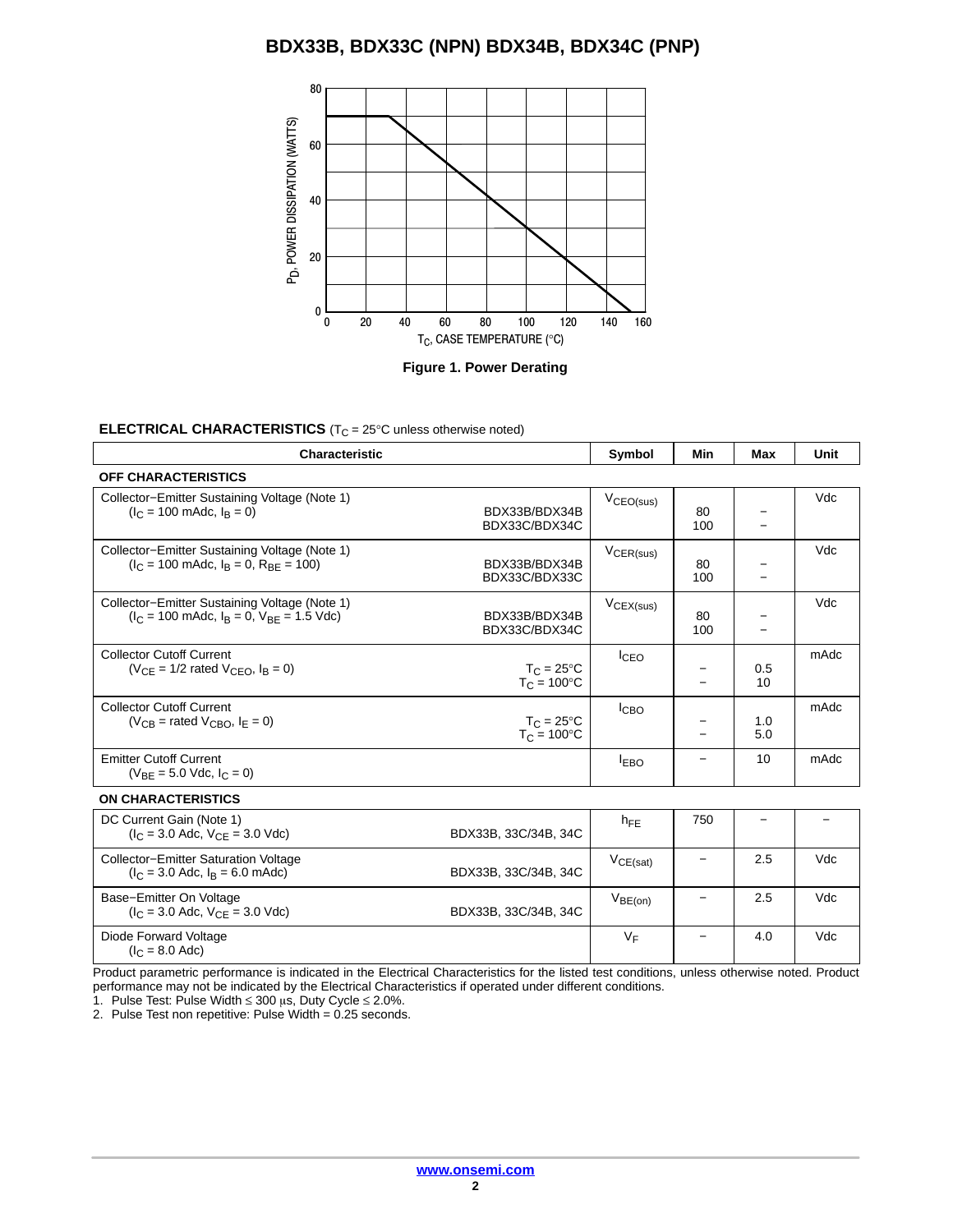**BDX33B, BDX33C (NPN) BDX34B, BDX34C (PNP)**



There are two limitations on the power handling ability of a transistor: average junction temperature and second breakdown. Safe operating area curves indicate  $I_C - V_{CE}$  limits of the transistor that must be observed for reliable operation, i.e., the transistor must not be subjected to greater dissipation than the curves indicate. The data of Figure 3 is based on  $T_{J(pk)}$   $= 150$ °C; T<sub>C</sub> is variable depending on conditions. Second breakdown pulse limits are valid for duty cycles to 10% provided  $T_{J(pk)} = 150^{\circ}C$ .  $T_{J(pk)}$  may be calculated from the data in Figure 4. At high case temperatures, thermal limitations will reduce the power that can be handled to values less than the limitations imposed by second breakdown.

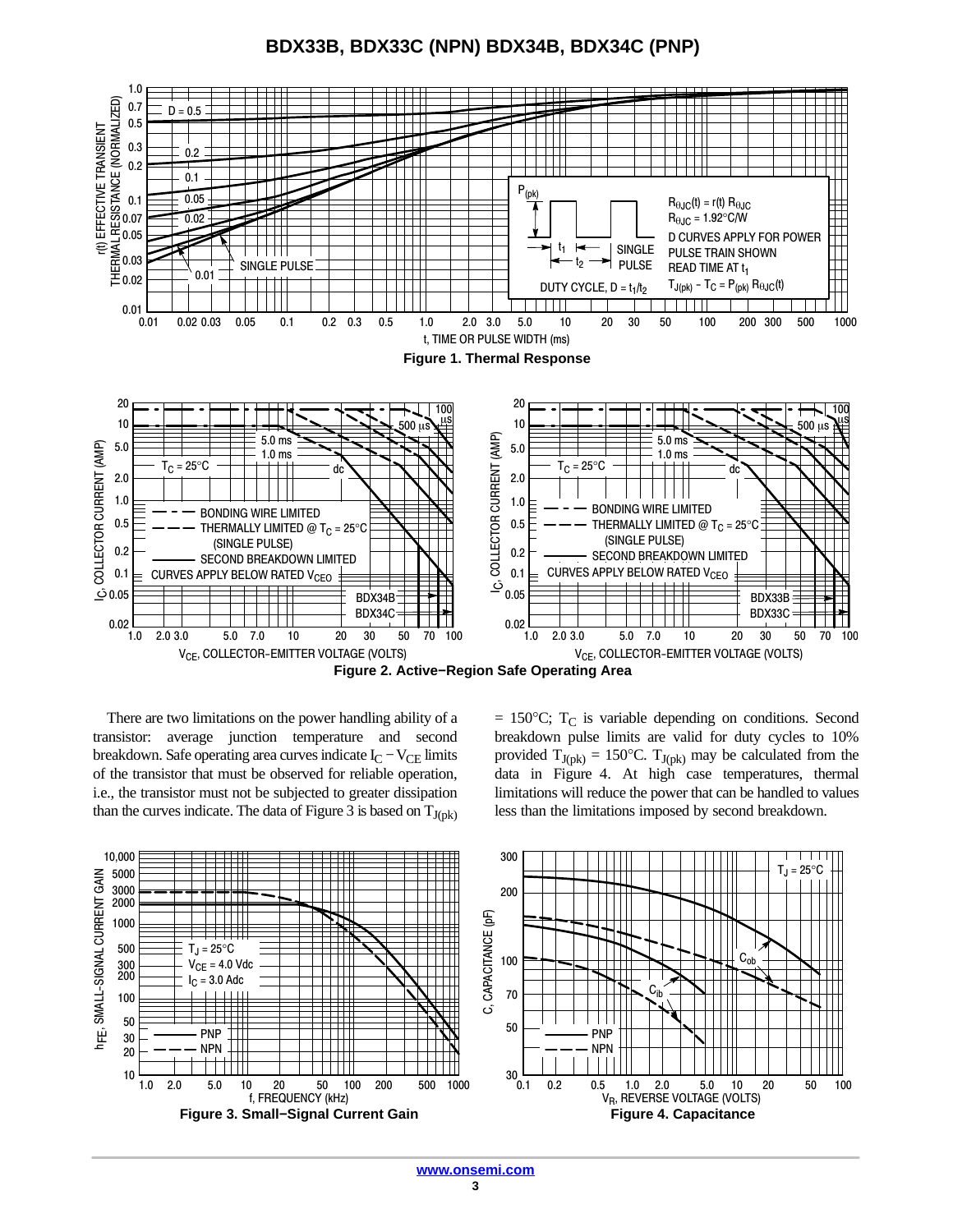

**Figure 7. "On" Voltages**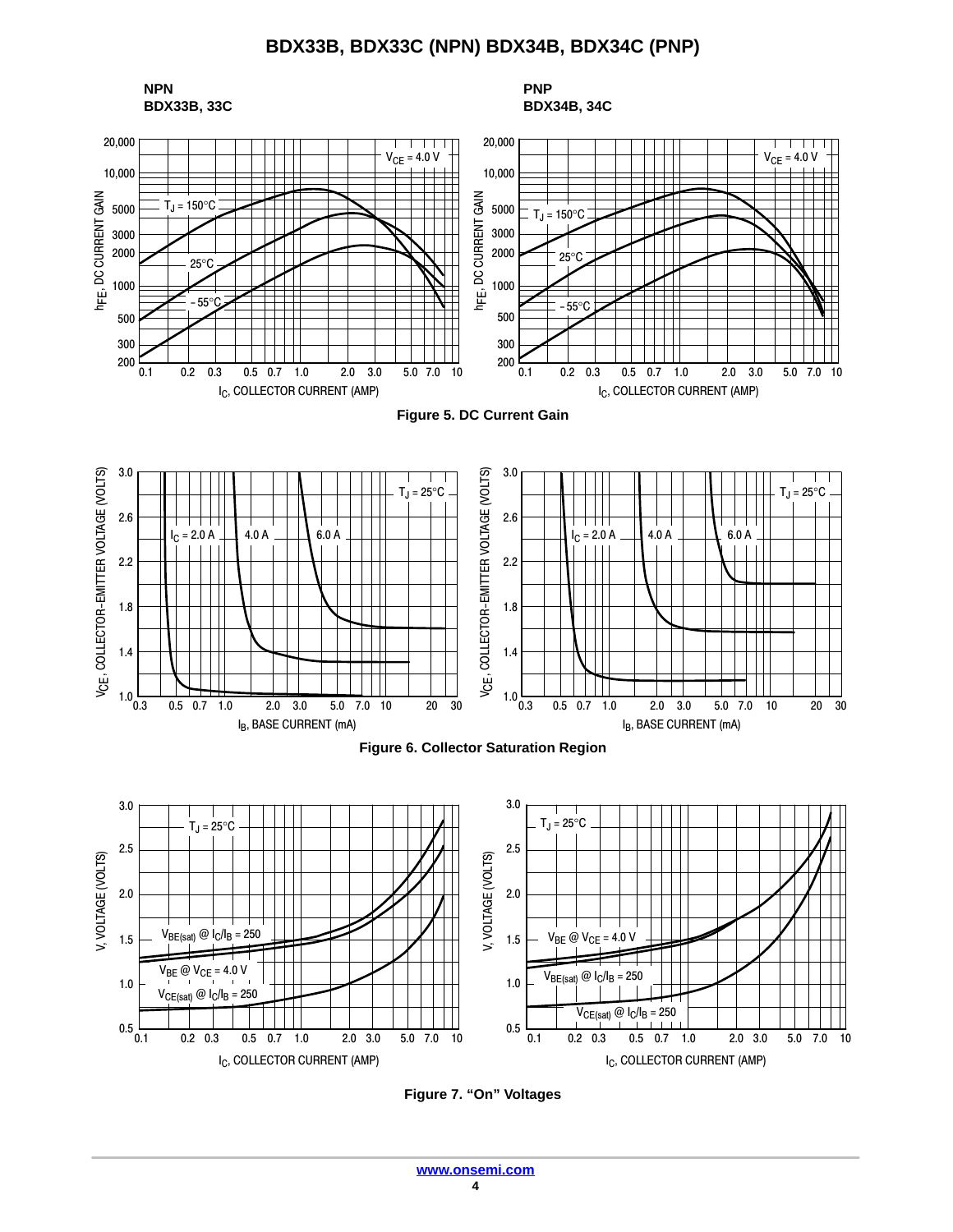#### <span id="page-4-0"></span>**ORDERING INFORMATION**

| <b>Device</b> | Package             | Shipping <sup>†</sup> |
|---------------|---------------------|-----------------------|
| BDX33BG       | TO-220<br>(Pb-Free) | 50 Units / Rail       |
| BDX33CG       | TO-220<br>(Pb-Free) | 50 Units / Rail       |
| BDX34BG       | TO-220<br>(Pb-Free) | 50 Units / Rail       |
| BDX34CG       | TO-220<br>(Pb-Free) | 50 Units / Rail       |

†For information on tape and reel specifications, including part orientation and tape sizes, please refer to our Tape and Reel Packaging Specifications Brochure, BRD8011/D.